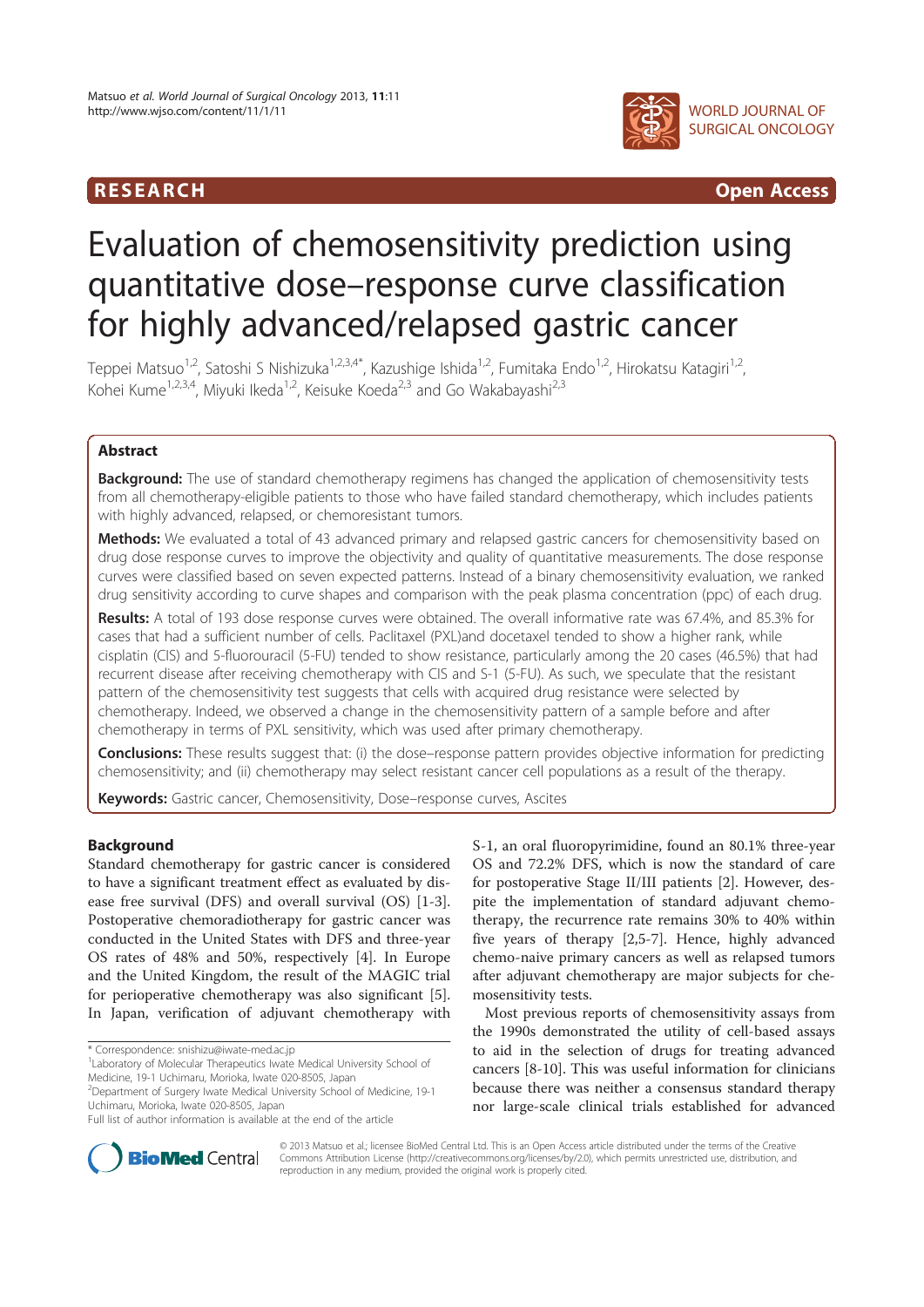cancers. With the recent advances in well-controlled largescale clinical trials, some standard therapies for advanced gastric cancer have been established [1-3]. Accordingly, the indications for chemosensitivity tests have changed in recent times because they are no longer urgently needed for selecting first line therapies. Therefore, the chemosensitivity test has become an approach that can determine appropriate drugs for patients whose treatments fail or who experience recurrence after standard therapies.

Rigid quantitation by conventional chemosensitivity assays has been quite challenging because the number of available tumor cells from solid tumors is extremely limited, which precludes the construction of drug dose– response curves from tumor cells [11,12]. The results from a limited number of data points may not be of sufficient quality for measuring the non-linear associations between drug dose and cell viability. In the present study, chemosensitivity assays for gastric cancers are performed on samples obtained from highly advanced lesions, from which greater numbers of cells can be obtained compared

|  |  |  | <b>Table 1 Patient characteristics</b> |
|--|--|--|----------------------------------------|
|--|--|--|----------------------------------------|

| Characteristic         | <b>Total</b><br>$(number = 43)$ |      | <b>Ascites</b><br>$(number = 22)$ |               | Solid tumor<br>$(number = 21)$ |      |
|------------------------|---------------------------------|------|-----------------------------------|---------------|--------------------------------|------|
|                        | <b>Number</b>                   | $\%$ | Number                            | $\frac{0}{0}$ | Number                         | $\%$ |
| Age, years             |                                 |      |                                   |               |                                |      |
| Median                 | 59                              |      | 53                                |               | 68                             |      |
| Range                  | 22 to 85                        |      | 22 to 78                          |               | 30 to 85                       |      |
| Sex                    |                                 |      |                                   |               |                                |      |
| Male                   | 30                              | 69.8 | 15                                | 68.2          | 15                             | 71.4 |
| Female                 | 13                              | 30.2 | 7                                 | 31.8          | 6                              | 28.6 |
| Stage <sup>a, b</sup>  |                                 |      |                                   |               |                                |      |
| $\mathbb{I}$           | $\overline{2}$                  | 4.7  | 0                                 | $\mathbf 0$   | $\overline{2}$                 | 9.5  |
| <b>IIIA</b>            | 1                               | 2.3  | $\overline{()}$                   | $\Omega$      | $\mathbf{1}$                   | 4.8  |
| IIIB                   | 5                               | 11.6 | 1                                 | 4.5           | $\overline{4}$                 | 19.0 |
| $\mathsf{I}\mathsf{V}$ | 35                              | 81.4 | 21                                | 95.5          | 14                             | 66.7 |
| Histology <sup>b</sup> |                                 |      |                                   |               |                                |      |
| Intestinal             | 10                              | 23.3 | 5                                 | 22.7          | 5                              | 23.8 |
| Diffuse                | 33                              | 76.7 | 17                                | 77.3          | 16                             | 76.2 |
| Stromab                |                                 |      |                                   |               |                                |      |
| Medullary type         | 5                               | 11.6 | 0                                 | $\Omega$      | 5                              | 23.8 |
| Intermediate type      | 9                               | 20.9 | 3                                 | 13.6          | 6                              | 28.6 |
| Scirrhous type         | 12                              | 27.9 | 6                                 | 27.3          | 6                              | 28.6 |
| Unknown                | 17                              | 39.5 | 13                                | 59.1          | $\overline{4}$                 | 19.0 |
| Pre-therapy            |                                 |      |                                   |               |                                |      |
| Performed              | 30                              | 69.8 | 16                                | 72.7          | 14                             | 66.7 |
| Not performed          | 13                              | 30.2 | 6                                 | 27.3          | 7                              | 33.3 |

<sup>a</sup>AJCC (American Joint Commettee on Cancer)/UICC (Union for International Cancer Control) classification.

<sup>b</sup>Stages, Histology, and Stroma for Ascites are of the primary lesions.

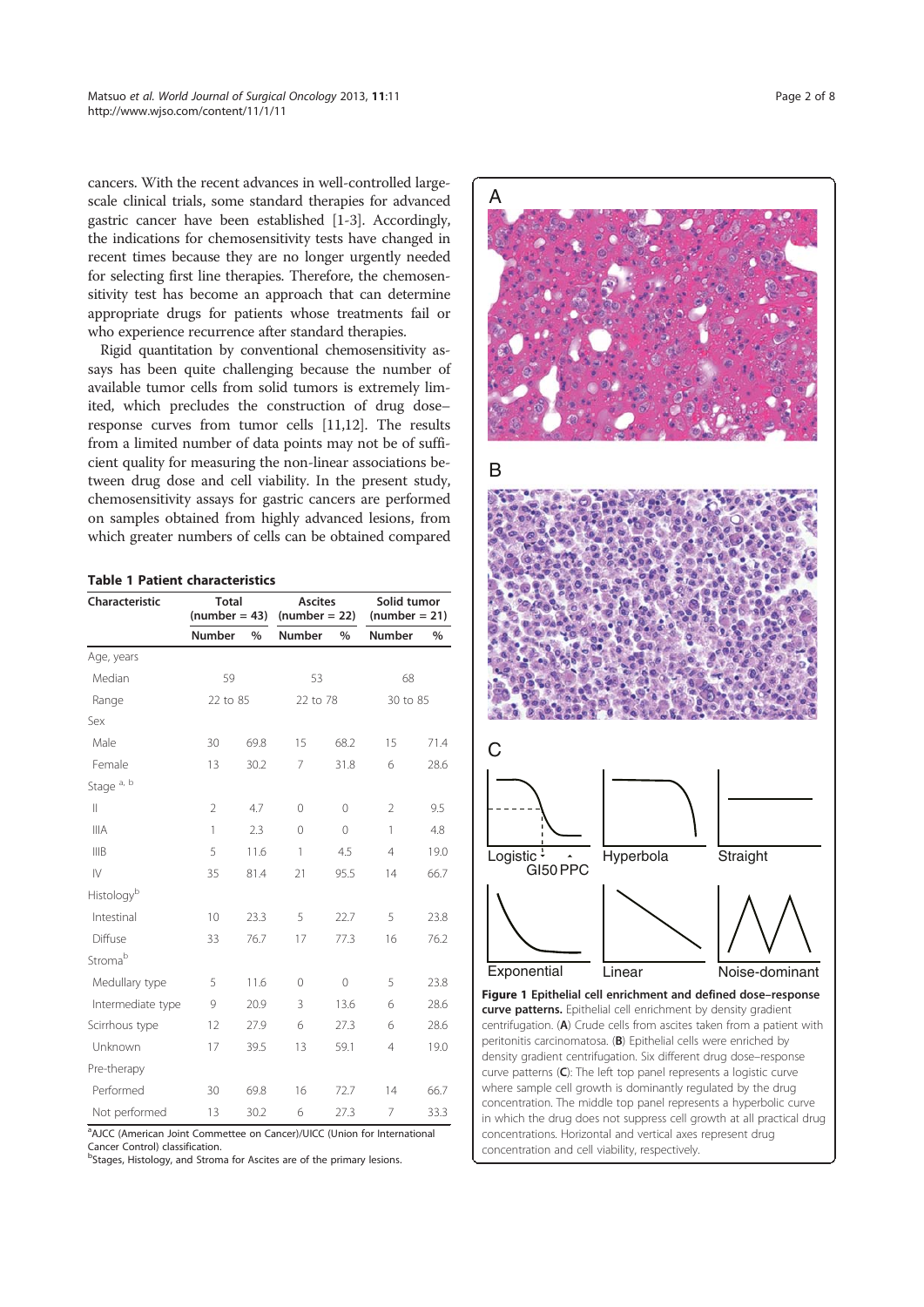to pre-operative or biopsy specimens, because these larger samples will not affect the definitive pathological diagnosis. We consider the availability of a large number of cells to be a substantial advantage in terms of quantitative measurement of chemosensitivity.

Tumor cells from ascites are generally plentiful and seem to have greater viability in primary culture compared to cells from solid tumors. The availability of large numbers of tumor cells provides the opportunity to quantify tumor cell activity based on dose–response models. Hence, we conducted a chemosensitivity assay that employs tumor classification based on the patterns of dose response curves obtained from multiple drug concentration points derived from a sufficient number of tumor cells. Here we report the results of a chemosensitivity assay with a dose–response curve classification using specimens from highly advanced tumors, with special focus on tumor cells obtained from the ascites of patients with peritonitis carcinomatosa.

## Methods

## Patients

Forty-three gastric cancer patients who had either higher than stage II disease or a recurrence were reviewed (Table 1). Tumor samples were collected from patients after written informed consent was obtained according to Institutional Review Board guidelines (H21-96, Iwate Medical University). The test was approved by the Advanced Medical Care categories of the Japanese Ministry of Labor and Welfare.

#### Samples

Specimens from 21 primary solid gastric tumors and 22 ascites samples from peritonitis carcinomatosa patients were obtained. Cells were immediately processed for the

Table 2 Drugs used in chemosensitivity tests

chemosensitivity assay or stored at 4°C in serum-free RPMI 1640 medium with heparin for up to six hours.

For primary tumors, specimens were minced and incubated in an enzyme cocktail that included Hank's balanced salt solution (Sigma-Aldrich Co. LLC, Tokyo, Japan), 7% sodium hydrogen carbonate (Otsuka Pharmaceutical Co. Ltd, Tokyo, Japan), collagenase (Yakult, Tokyo, Japan), deoxyribonuclease I, type IV (Sigma-Aldrich Co.), and protease type XXV (Sigma-Aldrich Co.), with rotation in a 37°C water bath for one hour until the cells were separated [10]. Cells obtained from ascites were centrifuged at 500  $x$  g and the resulting cell pellet was then treated with a Ficoll gradient solution to separate the pellet into epithelial and non-epithelial cells (Figure 1). After these steps, both primary and ascites cells were counted and plated into a square flat-bottom 384 microtiter plate at a density of 5,000 to 10,000 cells/ well (450 to 900 cells/mm<sup>2</sup>) in serum-free RPMI 1640 in a total volume of 70 μl. Cells were incubated for at least 24 hours before drug administration.

#### Anticancer agents

Fourteen anticancer agents were used in the assay (Table 2). The starting concentration of all drugs was 1% of the original vial (actual molar concentrations were different). Each drug was added in a 10-fold dilution series to confirm cell viability as a function of drug dose. The peak plasma concentration (ppc) was used as a reference in comparison with the 50% growth inhibitory concentration  $(GI_{50}:$  concentration of a drug for which growth is reduced by 50% compared to the untreated control) value, defined as the absorbance of watersoluble tetrazolium (WST) salt, (Dojindo, Mashiki, Japan) at which the growth was reduced by 50%

| <b>Abbreviation</b> | Drug           | <b>Mechanism of action</b>  | Starting concentration (µM) | $ppc (\mu M)$         |
|---------------------|----------------|-----------------------------|-----------------------------|-----------------------|
| <b>CIS</b>          | cisplatin      | DNA synthesis inhibition    | $1.67 \times 10$            | 8.33                  |
| 5FU                 | 5-fluorouracil | Antimetabolite              | $3.84 \times 10^{3}$        | $1.17 \times 10^{2}$  |
| CPT                 | irinotecan     | Topoisomerase I inhibition  | $2.95 \times 10^{2}$        | N.D.                  |
| <b>SN38</b>         | $SN-38$        | Topoisomerase I inhibition  | $1.02 \times 10^{2}$        | $5.10 \times 10^{-2}$ |
| <b>DTX</b>          | docetaxel      | Microtubule inhibition      | $1.16 \times 10^{2}$        | 2.32                  |
| <b>PXL</b>          | paclitaxel     | Microtubule inhibition      | $7.03 \times 10^{-7}$       | 5.86                  |
| <b>MTX</b>          | methotrexate   | Antimetabolite              | $5.50 \times 10$            | $3.30 \times 10^{-7}$ |
| <b>DXR</b>          | doxorubicin    | DNA synthesis inhibition    | $1.72 \times 10^{2}$        | 0.62                  |
| EPI                 | epirubicin     | DNA synthesis inhibition    | $1.72 \times 10^{2}$        | $1.72 \times 10^{-7}$ |
| EPS                 | etoposide      | Topoisomerase II inhibition | $3.40 \times 10^{2}$        | $1.69 \times 10^{-7}$ |
| <b>GEM</b>          | gemcitabine    | Antimetabolite              | $3.34 \times 10^{3}$        | $7.34 \times 10^{-7}$ |
| OXP                 | oxaliplatin    | DNA synthesis inhibition    | $1.26 \times 10^{2}$        | 2.27                  |
| <b>VIN</b>          | vinorelbin     | Microtubule inhibition      | $9.3 \times 10$             | 0.93                  |
| LEU                 | leucovorin     | Anti metabolite             | $5.9 \times 10$             | 6.84                  |

N.D., not determined; ppc, peak plasma concentration.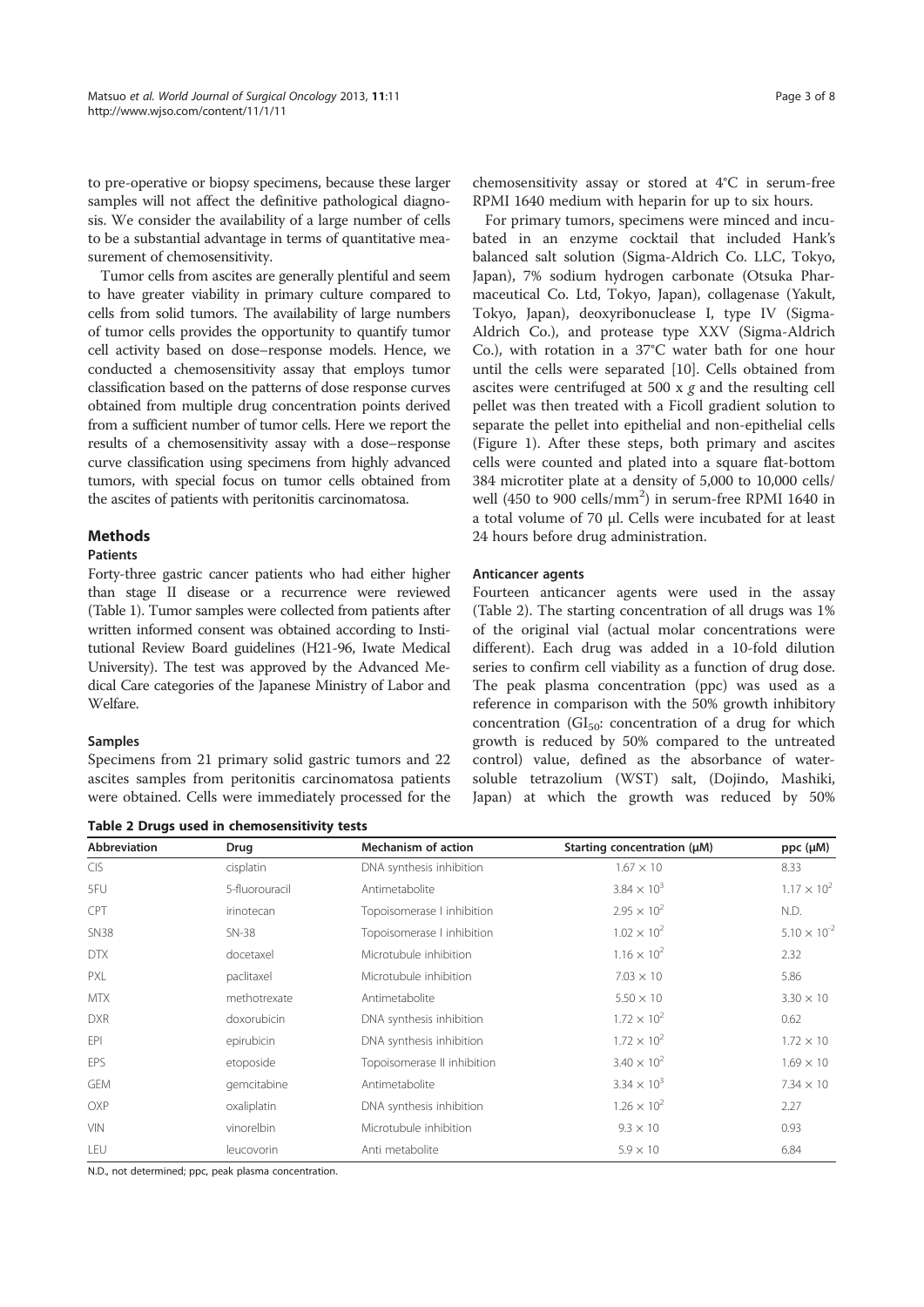



compared to the untreated control [13-15]. Each drug has a unique ppc value, which is the indicator for evaluating whether the effective drug concentration is achievable in the human body. If the ppc is greater than the  $GI<sub>50</sub>$ , then the drug is likely to affect cancer cell growth in vivo.

## Growth suppression assay

After 24 hours of drug exposure, 10% medium volume (7 μl) of WST was added to each well of the primary culture and incubated for 3 to 6 hours at 37°C supplemented with 5% CO<sub>2</sub>. Absorbance was measured at 450 nm using a microplate reader (Tristar LB941, Berthold Technologies GmbH & Co. KG, Bad Wildbad, Germany).

## Interpretation of dose–response curves

To facilitate the objective interpretation of dose–response curves, we defined seven patterns that can be considered to reflect the respective biological properties of primary cultured cancer cells (Figure 2). When the curve is drug concentration-dependent in a logistic fashion, the  $GI<sub>50</sub>$ can be readily calculated as a logistic pattern. When cell viability does not change across all concentrations except for a steep drop at the highest dose, it is considered 'hyperbolic', which is a good indicator of drug resistance. Other dose–response curves were eliminated from the chemosensitivity evaluation, but categorization facilitates diagnoses based on the curve-fitting concept. For logistic curves, the  $GI<sub>50</sub>$  can be compared with the ppc of each drug to determine the chemosensitivity rank. The rank is a relative ordering of the assay results in a given sample and provides an idea of which drug is likely to have efficacy towards the tumor. The curve fitting was performed using a non-linear multiple regression analysis with Prism software (Version 5.01, GraphPad Software, Inc., La Jolla, CA, USA).

## Evaluation of chemotherapeutic effect

For those samples where related information was available, the chemotherapeutic effect on tumors in ascites was evaluated by tumor markers, ascites volume, and dietary intake. Although these evaluations are semiquantitative and often subjective, they may still be informative in terms of the chemotherapeutic effect. The qualitative evaluation criteria for pre- and posttreatment tumor markers are as follows: Up, the marker value is beyond the upper limit of the normal range from within or below the normal range; Stable, the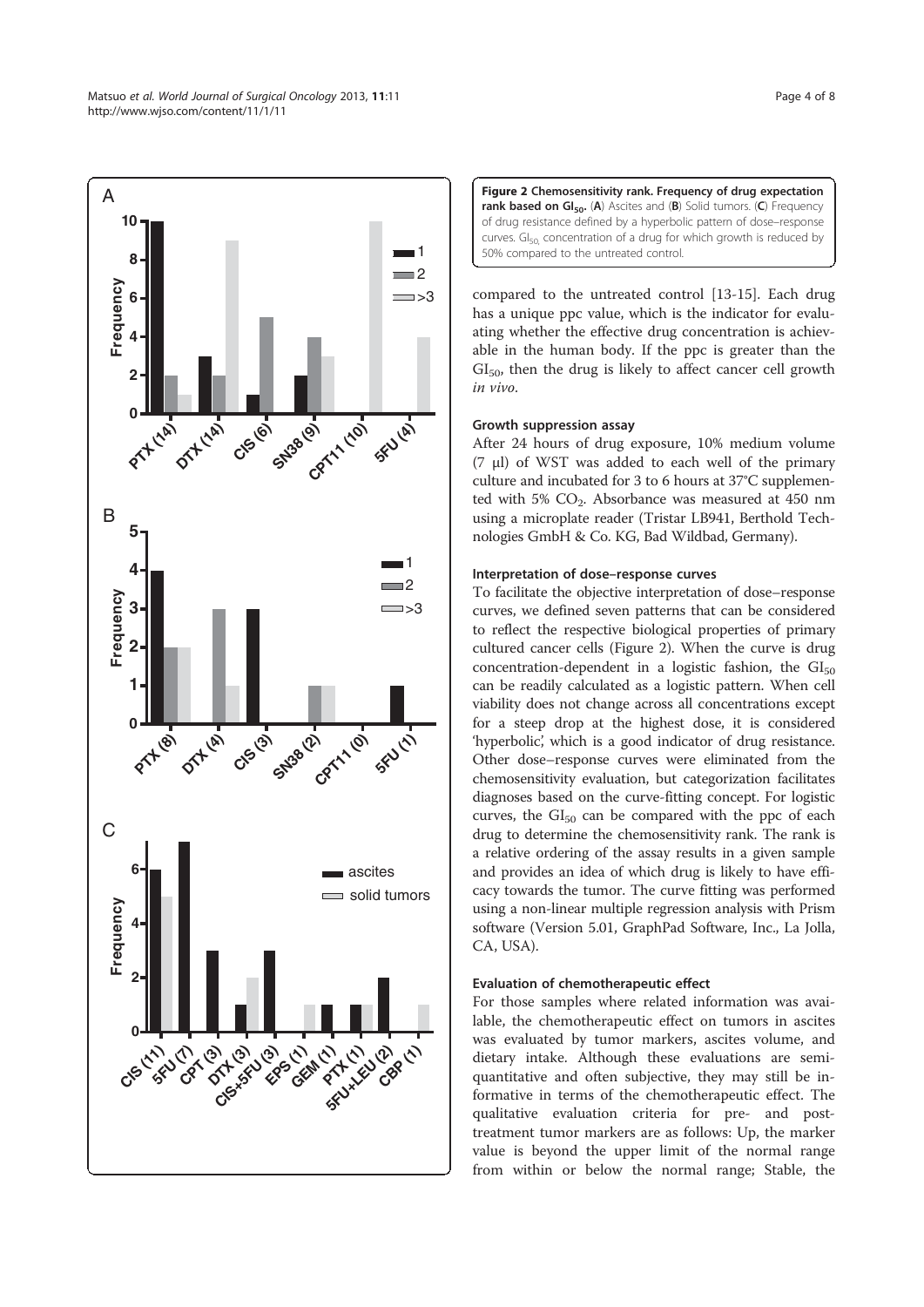tumor marker value remains below the upper limit of the normal range; and Down, the marker value goes below the upper limit of the normal range from above the normal range. Ascites volume was classified into the following three groups: Up, Stable, and Down, which were evaluated based on comprehensive clinical findings including physical examination, ultrasonography, and computed tomography. Dietary intake was classified into Up, Stable, and Down categories by medical interview, impression of health professionals, and chart review.

## **Results**

## Chemosensitivity test

A total of 43 gastric cancer specimens, including 22 from ascites and 21 from solid tumors, were examined. A sufficient number of cells for the WST assay was obtained in 34/43 (79%) cases, of which 16/22 (72%) cases were from solid tumors and 18/21 (86%) were from ascites. Only one out of 16 (6%) ascites cases was not analyzed due to low viability, while four out of 18 (22%) solid tumors were not analyzed due to fungal contamination (two cases), bacterial contamination (one case), and low viability (one case). Cells from each tumor sample were plated into wells of a 384-well microtiter plate and subsequently assayed with 3 to 16 drugs individually, each of which provided a dose–

response curve. Overall, 29 samples produced 193 dose– response curves with one curve per drug per specimen (Table 3). In ascites cases, we obtained 110 curves from 15 cases (7.3 drugs per specimen) and for solid tumor cases, 83 curves from 14 cases (5.9 drugs per specimen).

## Interpretation of dose–response curve data

Each dose–response curve was categorized into one of the six previously determined patterns. Two major patterns (logistic and hyperbolic) represented 65% (126/193) of all patterns. Logistic and hyperbolic patterns are considered to be indicative of 'drug-dependent cellular viability' and 'drug resistance', respectively. In fact, 24.2% of hyperbolic curves were from tumors that had been previously treated with the corresponding drug. While we did not use curves from other categories (67/193, 35%) for further analysis, they were useful for interpreting curves and in particular helped minimize variations in interpretations by the examiner.

The curves were further evaluated to rank the drugs based on  $GI_{50}$  and ppc. From logistic curves, we calculated  $GI<sub>50</sub>$  values to represent how effective the drug was on the cells.  $GI_{50}$  values from 93 logistic curves were compared with the corresponding drug's ppc. Eighty-one out of 93 (87%) curves showed that the ppc was greater

| Curve Types <sup>a</sup>         |              |                |                |                 |              |                    |
|----------------------------------|--------------|----------------|----------------|-----------------|--------------|--------------------|
| Drug                             | Logistic (%) | Hyperbolic (%) | Straight (%)   | Exponential (%) | Linear (%)   | Noise-dominant (%) |
| $\mathsf{C}\mathsf{I}\mathsf{S}$ | 9(9.7)       | 11(33.3)       | 0              | 1(50.0)         | 3(23.1)      | 5(11.6)            |
| 5FU                              | 5(5.4)       | 7(21.2)        | 3(33.3)        | $\mathbf{0}$    | 3(23.1)      | 11(25.6)           |
| CPT                              | 10(10.8)     | 3(9.1)         | 1(11.1)        | 0               | 1(7.7)       | 5(11.6)            |
| <b>SN38</b>                      | 11(11.8)     | O(0.0)         | $\circledcirc$ | $\circ$         | 2(15.4)      | 8(18.6)            |
| <b>DTX</b>                       | 18(19.4)     | 3(9.1)         | 1(11.1)        | 1(50.0)         | $\mathbf 0$  | 5(11.6)            |
| PXL                              | 22(23.7)     | 1(3.0)         | 1(11.1)        | $\circ$         | 1(7.7)       | 4(9.3)             |
| OXP                              | 3(3.2)       | O(0.0)         | 0              | 0               | $\mathbf{0}$ | $\circ$            |
| EPS                              | 3(3.2)       | 1(3.0)         | 0              | 0               | 0            | $\circ$            |
| <b>GEM</b>                       | 1(1.1)       | 1(3.0)         | 0              | $\Omega$        | 1(7.7)       | $\circ$            |
| 5FU + LEU                        | 0(0)         | 2(6.1)         | 0              | 0               | 1(7.7)       | $\circ$            |
| $CIS + 5FU$                      | 4(4.3)       | 3(9.1)         | 1(11.1)        | 0               | $\circ$      | 1(2.3)             |
| <b>MTX</b>                       | 3(3.2)       | $\mathbf 0$    | $\circ$        | 0               | 1(7.7)       | 3(7.0)             |
| 5FU + MTX                        | 1(1.1)       | $\mathbf 0$    | 1(11.1)        | 0               | $\mathbf 0$  | $\mathbf 0$        |
| EPI                              | $\mathbf 0$  | $\mathbf 0$    | 1(11.1)        | 0               | 0            | $\circ$            |
| CBP                              | $\circ$      | 1(3.0)         | 0              | 0               | 0            | $\circ$            |
| $5FU + DTX$                      | 1(1.1)       | $\mathbf 0$    | 0              | 0               | 0            | $\circ$            |
| 5FU + SN38                       | 1(1.1)       | $\circ$        | 0              | 0               | 0            | $\circ$            |
| <b>DXR</b>                       | 1(1.1)       | $\circ$        | 0              | $\circ$         | $\circ$      | $\mathbf 0$        |
| <b>VIN</b>                       | $\circ$      | $\mathbf 0$    | 0              | $\mathbf{0}$    | 0            | 1(2.3)             |
| Curve Fraction <sup>b</sup>      | 93(48.2)     | 33(17.1)       | 9(4.7)         | 2(1.0)          | 13(6.7)      | 43(22.2)           |

<sup>a</sup>% indicates fraction per curve type; <sup>b</sup>% indicates fraction of all 193 curve types.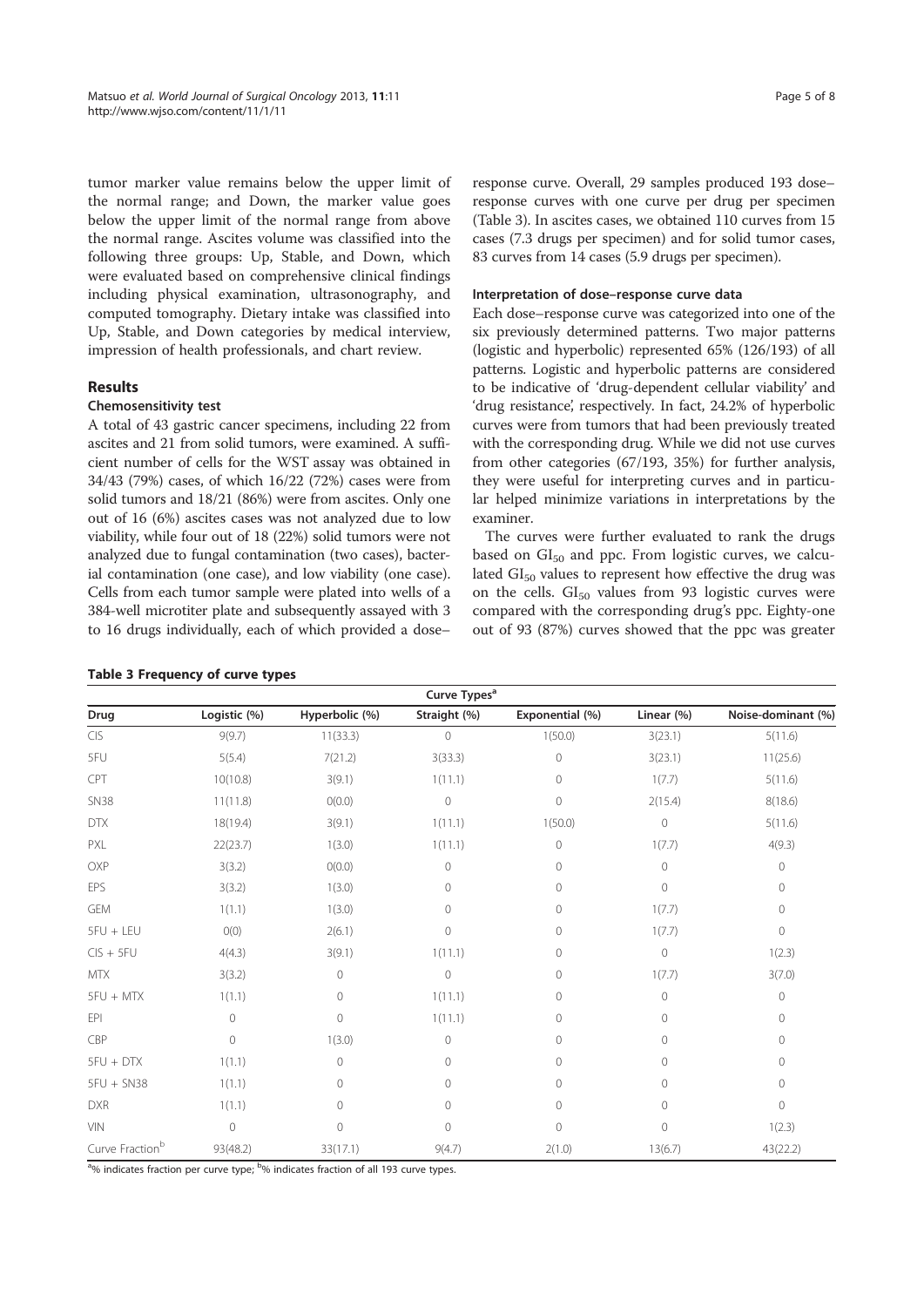than the  $GI<sub>50</sub>$ . Based on the fact that the greater the difference between the ppc and  $GI<sub>50</sub>$ , the better the chance that the drug is effective, we ranked the set of drugs used for each assay.

Although the number of drugs tested for one sample was inconsistent because the number of available cells varied, paclitaxel (PXL) seemed to be most effective (rank, 1), followed by docetaxel (DTX) (rank, 2) and cisplatin (CIS) (rank, 3; Figure 3A and B). PXL showed the highest average rank (rank, 1.29) for ascites (Figure 3A) while CIS (rank, 1; Figure 3B) was the highest for solid tumors.

#### Patient outcomes and chemosensitivity test

The number of evaluable cases was 15 for ascites. Two out of the 15 cases were eliminated because of a marked decline in general condition. The remaining 13 cases proceeded to systemic chemotherapy based on the results of the chemosensitivity test. Thus, all chemosensitivity evaluations for 13 cases were based on drugs with a rank of 1 or 2 (Table 4). Tumor markers were decreased or stable in 7/13 (54%) and 11/13 (86%) patients for carcinoembryonic antigen (CEA) and cancer antigen 19–9 (CA19-9), respectively. Ascites volume showed a substantial decrease or remained stable in 11/13 (85%) cases, indicating that ascites volume may be one of the most immediately responsive markers in highly advanced cases. Although dietary intake is less objective than other parameters, increased intake for 8/13 (62%) cases suggests a direct association with the reduction of gastrointestinal burden and minimum adverse effects by the selected chemotherapy.

#### Replacement of cellular population after chemotherapy

Although the number is limited, we had a pair of samples for which the patient received two chemosensitivity tests, pre- and post-chemotherapy. Case GC-022 showed CIS resistance (hyperbolic), while PXL ranked first in the first chemosensitivity assay at pre-chemotherapy. Ascites volume was increased nine weeks after completion of six cycles of 80 mg/ $m^2$  PXL weekly. A subsequent chemosensitivity assay (GC-025) on ascites demonstrated a more than five-fold increase in  $GI<sub>50</sub>$  PXL, but they remained resistant to CIS (Figure 3).

## **Discussion**

The utility of cell-based assays for evaluating chemosensitivity depends on the quality of the quantitative processes, because the number of cells, replicates, and dilution series are critical for obtaining good measurement quality [8-10]. The 384-well microtiter plate used in the present study requires 5,000 to 10,000 cells per well, which allowed us to assess the differences and

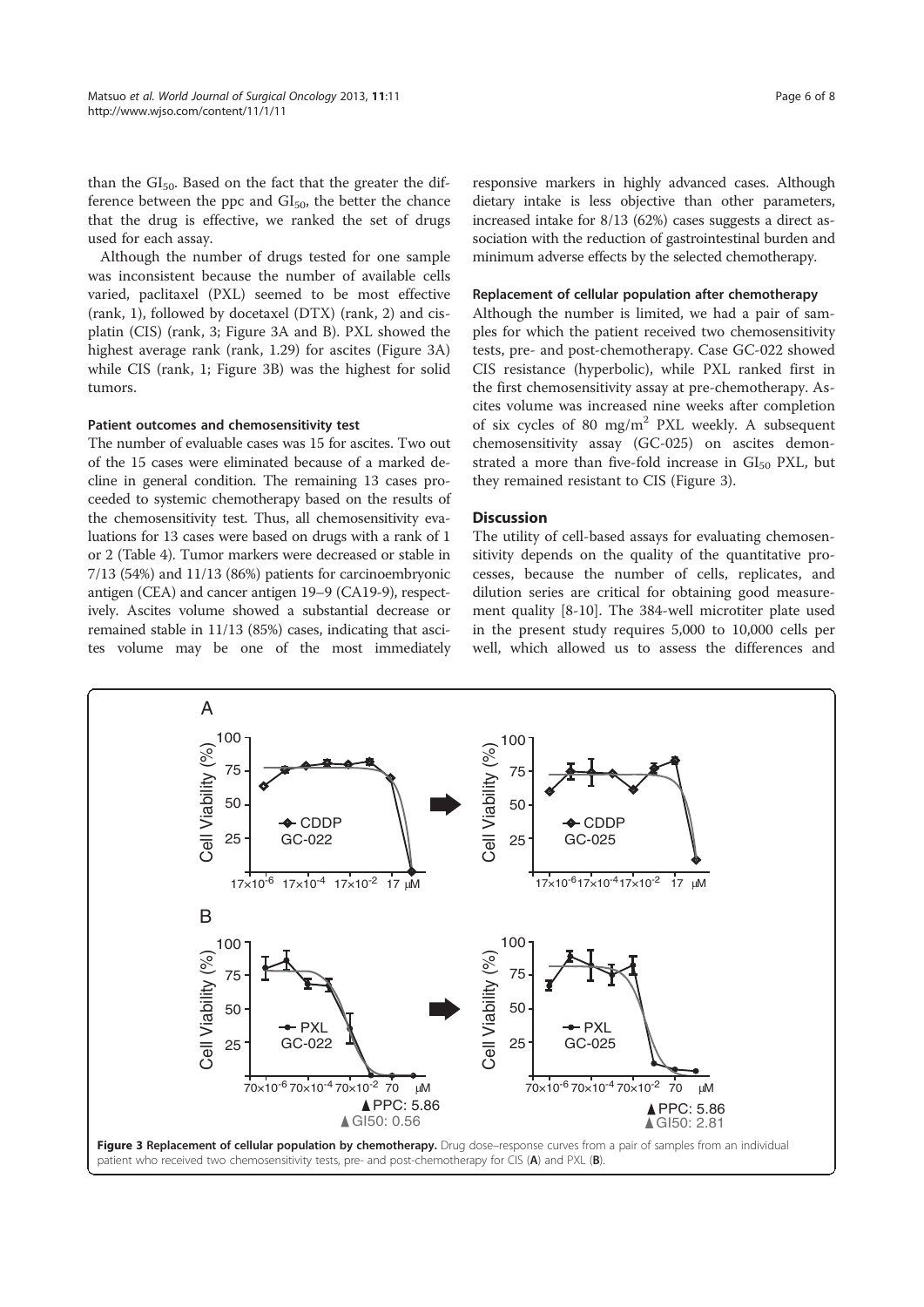| Table 4 Evaluation of chemotherapy by tumor marker, |  |
|-----------------------------------------------------|--|
| ascites volume, diet                                |  |

| <b>Tumor Markers</b> | Cases          | $\%$    | Responded |
|----------------------|----------------|---------|-----------|
| <b>CEA</b>           |                |         |           |
| Up                   | 6              | (46%)   |           |
| Stable               | 3              | (23%)   | 54%       |
| Down                 | $\overline{4}$ | (31%)   |           |
| CA19-9               |                |         |           |
| Up                   | 2              | (15%)   |           |
| Stable               | $\overline{7}$ | (54%)   | 85%       |
| Down                 | 4              | (31%)   |           |
| Ascites volume       |                |         |           |
| Up                   | $\overline{2}$ | (15%)   |           |
| Stable               | 3              | (23%)   | 85%       |
| Down                 | 8              | (62%)   |           |
| Diet                 |                |         |           |
| Up                   | 8              | (62%)   | 62%       |
| Stable               | 0              | $(0\%)$ |           |
| Down                 | 5              | (38%)   |           |

similarities in drug responses using multiple drug dose points. The drug concentration-cell growth (that is, dose–response) curve is generally not linear, and ideally should be logistic. To evaluate drug sensitivity, the curve must show a logistic curve that is considered to be a pharmacological drug response [12,15]. We confirmed that hyperbolic dose–response curves are a sufficient indicator of drug resistance. Other curve types do not directly indicate any clinical applications, but did help with assay evaluation by multiple examiners in daily practice.

We determined the chemosensitivity rank based on response expectancy instead of binary nominal sensitivity (that is, sensitive or non-sensitive) [8-10]. Although the rank depends on how many drugs are tested in a given assay, PXL seems to be the most frequently highlyranked drug. CIS and 5-FU (that is, S-1, an oral fluoropyrimidine), which had been the first choice for highly advanced gastric cancer chemotherapy, seemed to have lower ranks in post-treatment tumors, implying that the tumors may have acquired drug resistance during primary chemotherapy. In primary chemo-naive tumors, however, CIS showed good sensitivity, suggesting that CIS is a reasonable choice as a first line drug for primary tumors, as most regimens include this drug.

Although the number of cases is still limited, one of the major benefits of the present approach is the ability to see population changes in cancer cells at different time points for a given patient. For instance, GC-022 and GC-025 are samples from a patient who was treated with six cycles of 80 mg/m<sup>2</sup> PXL weekly and showed a five-fold increase in  $GI_{50}$  values for PXL, while

remaining resistant to CIS. It is reasonable to speculate that the acquisition of drug resistance would be due to changes in the tumor cell population [14]. Recent reports demonstrated that genome-wide genetic and epigenetic events accumulate during cancer progression [16]. Therefore, the phenotypic change we observed in the present case suggests that drug-induced phenotypic or genetic/epigenetic changes occurred during our routine cancer therapies [14].

The response rate of standard cancer therapies is still generally around 30% to 40% [1-3]. To determine standard therapies based on tumors of origin through epigenetic studies, large-scale clinical trials are important. However, continued efforts are necessary to minimize the fraction of patients who would not benefit from the standard therapy as well as to provide justification for each type of therapy. The biological properties of cancer cells are often drastically different depending on each patient, so treatments should be flexible based on tumor characteristics. Patients with ascites have very poor life expectancy from the date of diagnosis and many fail either standard or other subsequent therapies [17]. Our chemotherapeutic response expectation rankings suggest that it would be possible to make better drug choices that may prolong survival and significantly decrease the cancer burden for these patients [11].

## Conclusions

Our chemosensitivity assay is still a conventional cellbased technique. However, the assay can more accurately determine appropriate drug regimens based on the tumor response to drugs using a currently available and reliable technique with a sufficient number of tumor cells. The chemosensitivity assay is more applicable to many types of chemotherapeutic drugs. Our present data provide clues for profiling individual tumors based on functional drug response information. As such, data accumulation and acquisition of supporting molecular evidence is warranted.

#### Abbreviations

CA19-9: cancer antigen 19–9; CEA: carcinoembryonic antigen; CIS: cisplatin; CPT: irinotecan; DFS: disease free survival; DXR: doxorubicin; DTX: docetaxel; EPI: epirubicin; EPS: etoposide; GEM: gemcitabine; GI<sub>50</sub>: 50% growth inhibitory concentration; LEU: leucovorin; MTX: methotrexate; N.D.: not determined; OS: overall survival; OXP: oxaliplatin; ppc: peak plasma concentration; PXL: paclitaxel; SN38: SN-38; VIN: vinorelbin; WST: watersoluble tetrazolium; 5FU: 5-fluorouracil.

#### Competing interests

The authors declare that they have no competing interests.

#### Authors' contributions

TM carried out the chemosensitivity assay and drafted the manuscript; SSN carried out the experimental design and drafted the manuscript; KI carried out the chemosensitivity assay and experimental design; FE carried out the chemosensitivity assay; HK carried out the chemosensitivity assay; KKu carried out the chemosensitivity assay; MI carried out the chemosensitivity assay and experimental design; KKo carried out the experimental design; GW carried